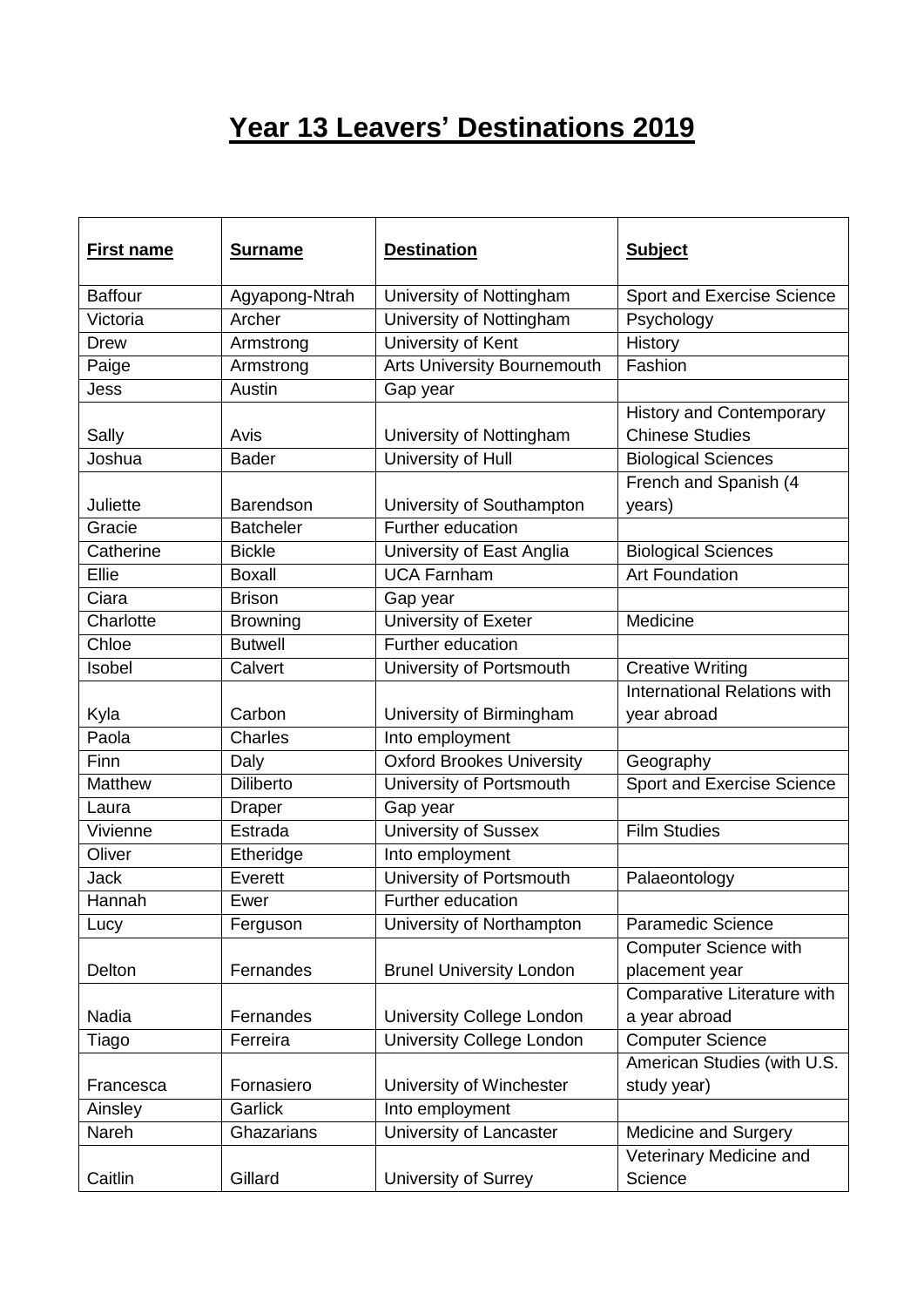|               |                 |                                  | American and Canadian            |
|---------------|-----------------|----------------------------------|----------------------------------|
|               |                 |                                  | Literature, History and          |
| <b>Becky</b>  | Gumbiti-Zimuto  | University of Nottingham         | Culture                          |
| Alice         | Harrison        | University of York               | Criminology                      |
| <b>Bridie</b> | Harrison        | Gap year                         |                                  |
| Joseph        | Harwood         | University of Bristol            | <b>Mechanical Engineering</b>    |
| Aimee         | Helby           | <b>UCA Farnham</b>               | <b>Art Foundation</b>            |
| Isabella      | Hillery         | Gap year                         |                                  |
|               |                 |                                  | Biology (with professional       |
| Fay           | Humphries       | University of Bath               | placement)                       |
| <b>Mollie</b> | Ingham          | University of Exeter             | Medicine                         |
|               |                 |                                  | Physics with Theoretical         |
| Varghese Saji | Jacob           | Imperial College London          | Physics                          |
| Harry         | Jenkinson       | <b>University of Sussex</b>      | Psychology                       |
| Harvey        | Jones           | University of Portsmouth         | <b>Computer Science</b>          |
| Amy           | Karniasih-Penny | <b>Police Force</b>              |                                  |
|               |                 |                                  | Management with                  |
|               |                 |                                  | Marketing (year in               |
| Anayis        | Kazandjian      | Royal Holloway University        | Business)                        |
| Charlie       | Kethero         | Gap year                         |                                  |
|               |                 |                                  | <b>Primary Education with</b>    |
| Rose          | Killen          | <b>St Mary's University</b>      | <b>QTS</b>                       |
| <b>Scott</b>  | Lewis           | Into employment                  |                                  |
| Jessica       | Lockie          | University of Winchester         | <b>Criminology and Sociology</b> |
| Fernando      | Lopez Castro    | University of Surrey             | <b>Computer Science</b>          |
| Patryk        | Malinowski      | University of Southampton        | Computer Science                 |
| Eliana        | Mankel          | University of Westminster        | <b>Interior Architecture</b>     |
| Sam           | Marshall        | University of Durham             | <b>Classics</b>                  |
| Anna          | Mastromarco     | Apprenticeship                   | <b>Early Years Education</b>     |
| Daniel        | <b>Mattin</b>   | Gap year                         |                                  |
| Niamh         | McKenna         | Gap year                         |                                  |
| Finlay        | <b>McManus</b>  | University of Bristol            | <b>Chemical Physics</b>          |
| Emmet         | Meehan          | Into employment                  |                                  |
|               |                 |                                  | Finance and Investment           |
| Harry         | Moore           | University of Reading            | <b>Banking</b>                   |
| Annabel       | Morton          | Loughborough University          | <b>Natural Sciences</b>          |
| Kitty         | Morton          | Gap year                         |                                  |
| Alicia        | Naisby          | Into employment                  |                                  |
| Thomas        | Naisby          | University of East Anglia        | Medicine                         |
| Eoin          | Newman          | University of Southampton        | <b>Biomedical Sciences</b>       |
| Joebelle      | Notarte         | Royal Holloway University        | Psychology                       |
| Luke          | O'Brien         | <b>Armed Forces</b>              |                                  |
| Julia         | Orwert          | <b>Oxford Brookes University</b> |                                  |
|               |                 |                                  | Sociology                        |
| Gemma         | Pearce          | University of Bristol            | <b>History</b>                   |
| Amber Jamie   | Penter          | <b>University of Surrey</b>      | <b>English Literature</b>        |
| Nicholas      | Phillips        | Into employment                  |                                  |